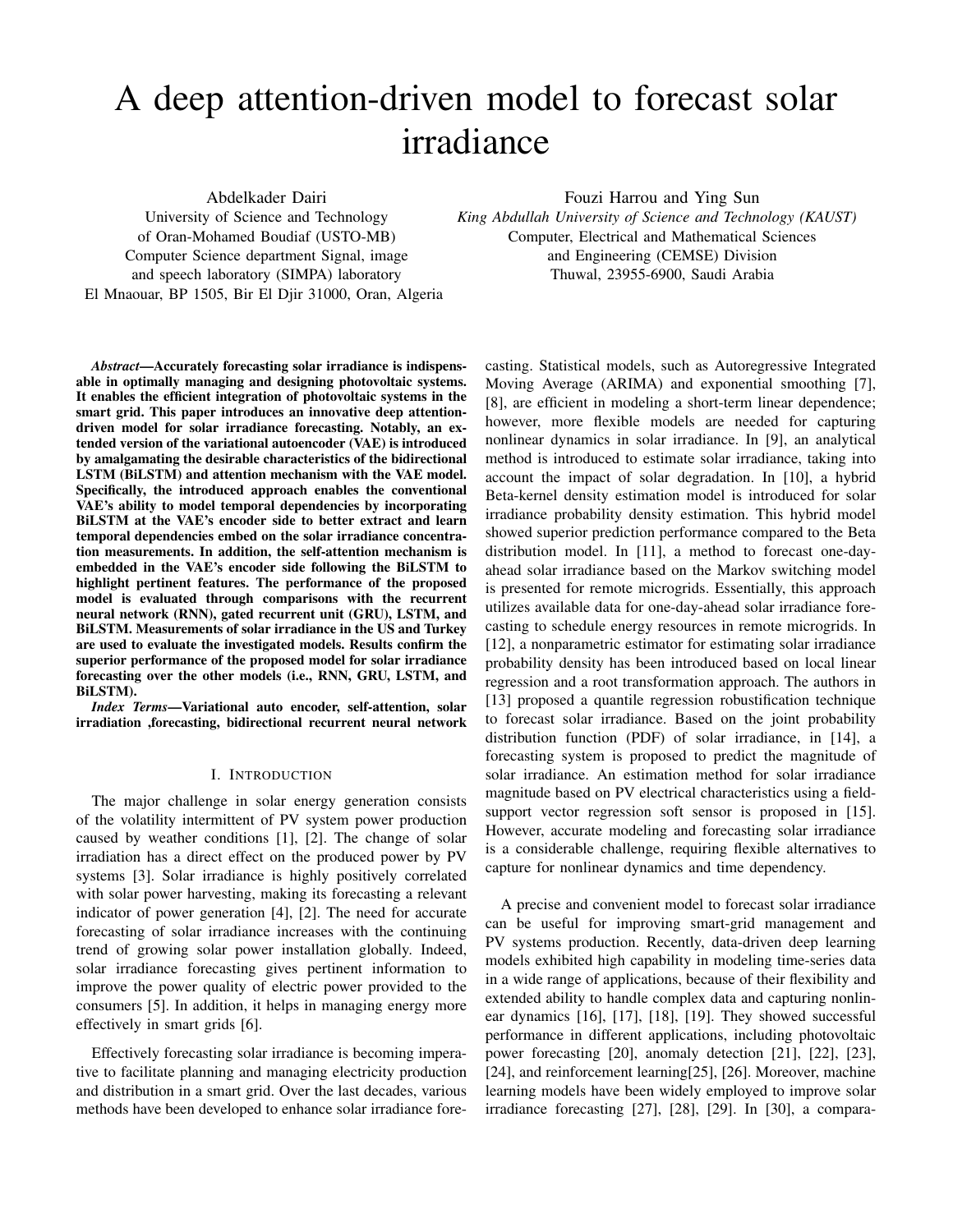tive study between LSTM, support vector regression, principal component regression, and feed-forward neural networks (FFNN) models has been conducted to a short-term forecast of solar irradiance. Empirical results indicate the superior forecasting performance of the FFNN model compared to the other models. Moreover, It has been shown that forecast from the ensemble model based on a convex combination and quantile regression averaging (QRA) showed improved performance compared to the other models. In [31], a hybrid wavelet transformation combined with Elman Neural Network (ENN) was designed to hourly forecast Solar Irradiance in a smart grid. In [32], Long short-term memory (LSTM) has been applied for short-term solar irradiance forecasting under difficult weather circumstances. In [33], an approach using multivariate gated recurrent units (GRUs) is applied for hourahead solar irradiance forecasting. In [34], authors propose a Convolutional LSTM layers model to forecast solar irradiance. In prado2021flexible, a flexible data-driven approach using Convolutional Long Short-Term Memory layers is introduced for spatiotemporal forecasting of solar irradiance. The authors in [35] used a multi-model deep learning approach to enhance the forecasting accuracy of solar irradiance. This approach exploits spatial information extracted from infrared images to enhance the effectiveness of the approach. It has been shown that this approach provides improved forecasts compared to time series-based forecasts under cloudy days. In [36], a coupled model named LSTM–CNN has been employed to forecast hourly solar irradiance. The main advantage of this model consists of its ability to extract spatio-temporal features from the solar irradiance data. Results based on data from 23 locations in California demonstrated its good performance under different weather conditions.

This paper introduces an effective hybrid data-driven model to enhance the forecasting accuracy of solar irradiance. The proposed hybrid model amalgamates the desirable characteristics of BiLSTM, VAE, and the self-attention mechanism. Essentially, this paper's main contribution consists of the extension of the traditional variational autoencoder (VAE). Towards, this end two main elements are introduced.

- The traditional VAE is based on a fully connected layer for both encoder and decoder parts. We improve the encoder efficiency by incorporating a bidirectional LSTM (BiLSTM) at the encoder side to better extract and learn temporal dependencies embed in the solar irradiance concentration measurements. This is done through forward and backward data processing, which takes advantage of future context.
- Secondly, we integrate the self-attention mechanism on the encoder side just after the BiLSTM for highlighting the pertinent features. These steps aim to enhance the input used for the variational inference process.

The proposed flexible model, the BiVAE-A, enables exploiting the advantages of BiLSTM in time-series modeling and the focus on the important features through the attention unit. We assessed the performance of the proposed model using measurements of solar irradiance collected from two sites in the USA and Turkey. Results demonstrate the effectiveness of the model and its superior performance compared to four commonly used deep learning models (i.e., RNN, GRU, LSTM, and BiLSTM).

The remaining of this article is organized as follows. In Section II, We first present the basic idea of the proposed approach. The results and discussions were given in section III to show model performances and comparisons. The conclusions were drawn in section IV.

# II. METHODS

This study is carried out using the Bidirectional Variational Autoencoder with self-attention module, that we called BiVAE-A. The general framework of the proposed approach is summarized in Figure 1



Fig. 1: Proposed approach flowchart.

# *A. The proposed approach*

In this paper, an effective solar irradiance magnitude forecasting framework is proposed through unsupervised learning. An extension of a generative model is introduced; namely, the Variational Autoencoder [37]. Indeed, the proposed hybrid generative model is based on bidirectional time-series data processing that aims to improve the solar irradiance magnitude forecasting quality via robust time-dependencies modeling. Figure 2 illustrates the schematic of the proposed model.

We start first with a solar irradiance data pre-processing via a normalization technique in order to uniform data range and improve the model stability. This is done by rescaling the data range to [0,1].

Indeed, a BiLSTM is used first to model time-dependencies as a temporal feature via dual processing of the input (solar irradiance). To take advantage of future context information, two LSTM models are trained simultaneously, via data processing in two directions: *forward* and *backward*, LSTM has demonstrated capabilities in differents complex learning processes, such as natural language processing, speech recognition, text classification, and many others field. Indeed, LSTM is equipped with a gating mechanism, acting as a memory that enforces capturing historical data dependencies embedded in the solar irradiance time-series. The output of this step is a features space that aims to be enhanced via self-attention, which helps to highlight the relevant features [38]. Attention was designed to deal with long sequences modeling to focus attention on a special area containing features of a data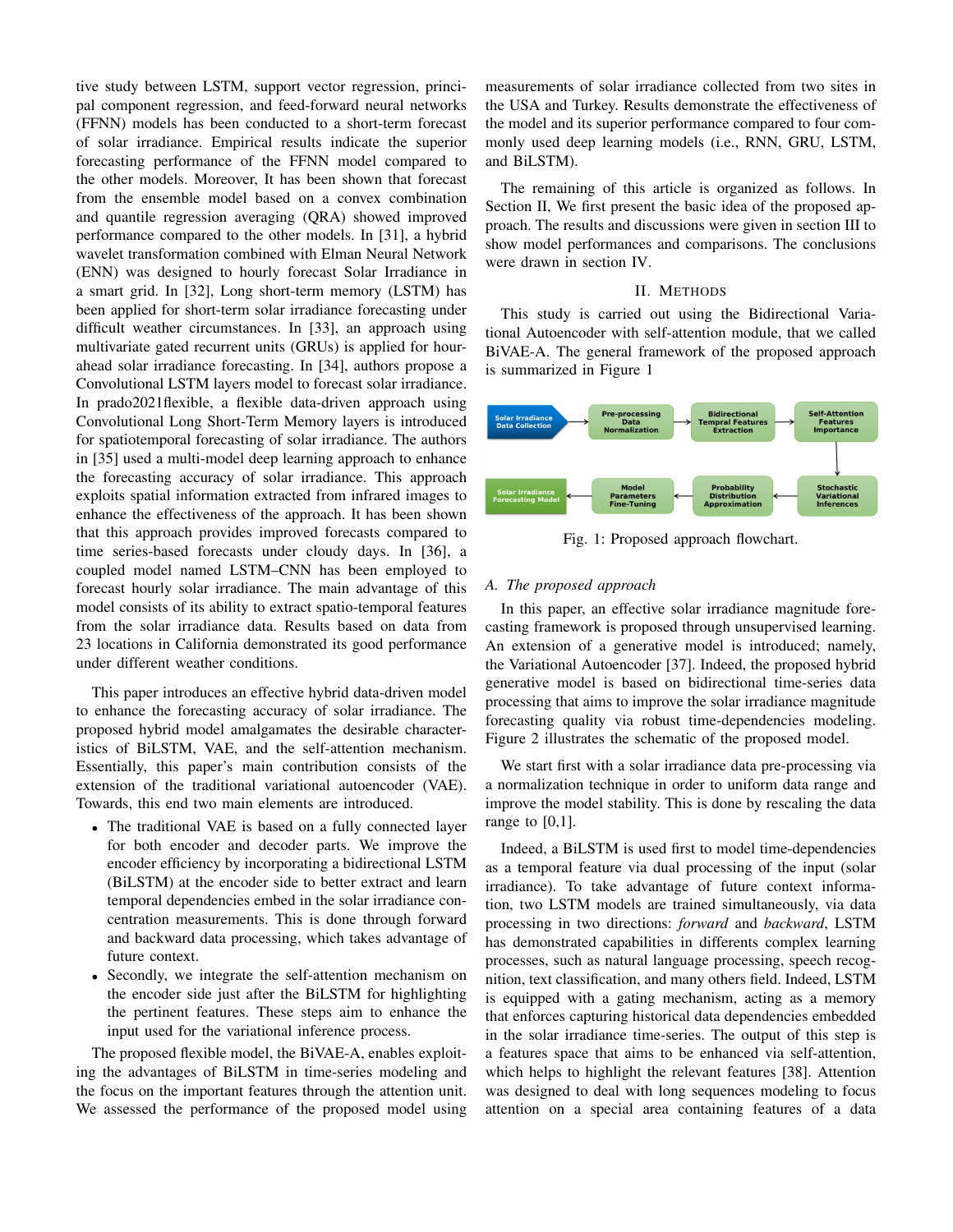

Fig. 2: Schematic representation of the proposed Bidirectional Variational Autoencoder with self-attention module.

sequence (time-series). Although a self-attention mechanism is an extension of the original attention that allows the interaction between inputs elements [39], [40], the self-attention results on a context vector (see Equation 3) based on a weighted sum of extracted features.

Let  $x_i$  denotes a specific solar irradiance and  $P(x_i)$  its prediction (See equation 1), which is a linear model.

$$
P(x_i) = W_i + b \tag{1}
$$

The self-attention mechanism mathematical expression is depicted as follows:

$$
r_{ij} = P(x_i)\dot{P}^T(x_i)
$$
 (2)

where  $r_{ij}$  expresses the relation between i-th value and j-th value of a given sequence (input), which is used to compute the context vector  $\omega$  :

$$
\omega = softmax(r_{ij}) = \frac{e^{r_{ij}}}{\sum_j e^{r_{ij}}} \tag{3}
$$

The self-attention uses a regulation approach; it is anticipated to improve the forecasting quality of the solar irradiance by including the robust variation inference method with an effective regularization. The improved feature space, given the attention mechanism nonlinear transformation as a continuous representation, is more suitable for performing stochastic variational inferences [41], [37], which aim to perform an approximation of probability densities of solar irradiance via an optimization approach.

The continuous representation (the context vector  $\omega$ ) computed by the self-attention mechanism will be used to feed the covariance matrix  $\sigma$  and the mean  $\mu$  of the regularized data distributions.

Let denote  $p(x)$  the probability distribution of solar irradiance measured, VAE attempt to compute numerically  $p(x)$ , which is done through learning to draw samples similar to a data point that belongs to  $p(x)$  using a vector of latent variables represented by high-dimensional latent space  $z$ . VAE can be defined as a probabilistic model, representing a joint density  $p(z, x)$ , with z as the hidden variables, the observed variables  $x$  solar irradiance. The latent space is computed during the training as follow:

$$
z = \mu + \sigma \odot \delta \tag{4}
$$

With  $\delta$  a random variable :  $\delta \sim \mathcal{N}(1, 0)$ , which gives [42]:

$$
z \sim \mathcal{N}(\mu, \sigma) \tag{5}
$$

In fact, VAE consist of two part (deep neural network) the encoder function  $q_{\Theta}$  and the decoder  $p_{\theta}$ , with  $(\Theta, \theta)$  their parameters. The VAE objective function  $\mathcal{O}_{VAE}$  is denoted by:

$$
\mathcal{O}_{VAE} = E_{q(z)} \left[ \log \ p(x|z) \right] - KL \big( q(z) \ \| p(z) \ \big) \tag{6}
$$

The term  $\log p(x|z)$  expresses the log-likelihood of the observed data  $x$  (solar irradiance) for a given latent variable  $z$ . The log-likelihood similarity between samples from  $q(z)$  and the observed  $x$ . In other words, it measures the reconstruction error of the reconstruction of  $x$  from the latent space  $z$ , which is effectively the decoder mission (function).Furthermore, the *Kullback–Leibler* of  $q(z)$  and  $p(z)$  is a regularization term that measure divergence between  $(p, q)$ , which is the encoder part that sample z :  $z \sim q(z|x)$ .

A fine-tuning approach is used to adjust and optimize the pre-trained proposed model parameters (weights) to reach the best performance using a back-propagated algorithm with a supervised learning [43], and helps to attain the global minima. This step aims to enforce the learning of the mapping of a given data sequence (of solar irradiance measurement) to its next value.

Finally, the latent space is used to draw samples from the learned probability distribution of solar irradiance (the training dataset); these samples share the same features as data points used during the training; this process is called *generative*.

# III. RESULTS AND DISCUSSION

#### *A. Data description*

For our study, two real datasets are used to assess the forecasting accuracy of the investigated methods. The first dataser is collected in the year 2017 with 1-minute resolution in the USA, located in a parking lot canopy array monitored by the National Institute of Standard and Technology (NIST) [44]. The second one is 15 minute resolution solar irradiation data collected in the year 2018 in Izmir, Turkey.

# *B. Measurements of effectiveness*

In our experiments, we adopt four metrics to evaluate forecasting accuracy: the root-mean-square error (RMSE) the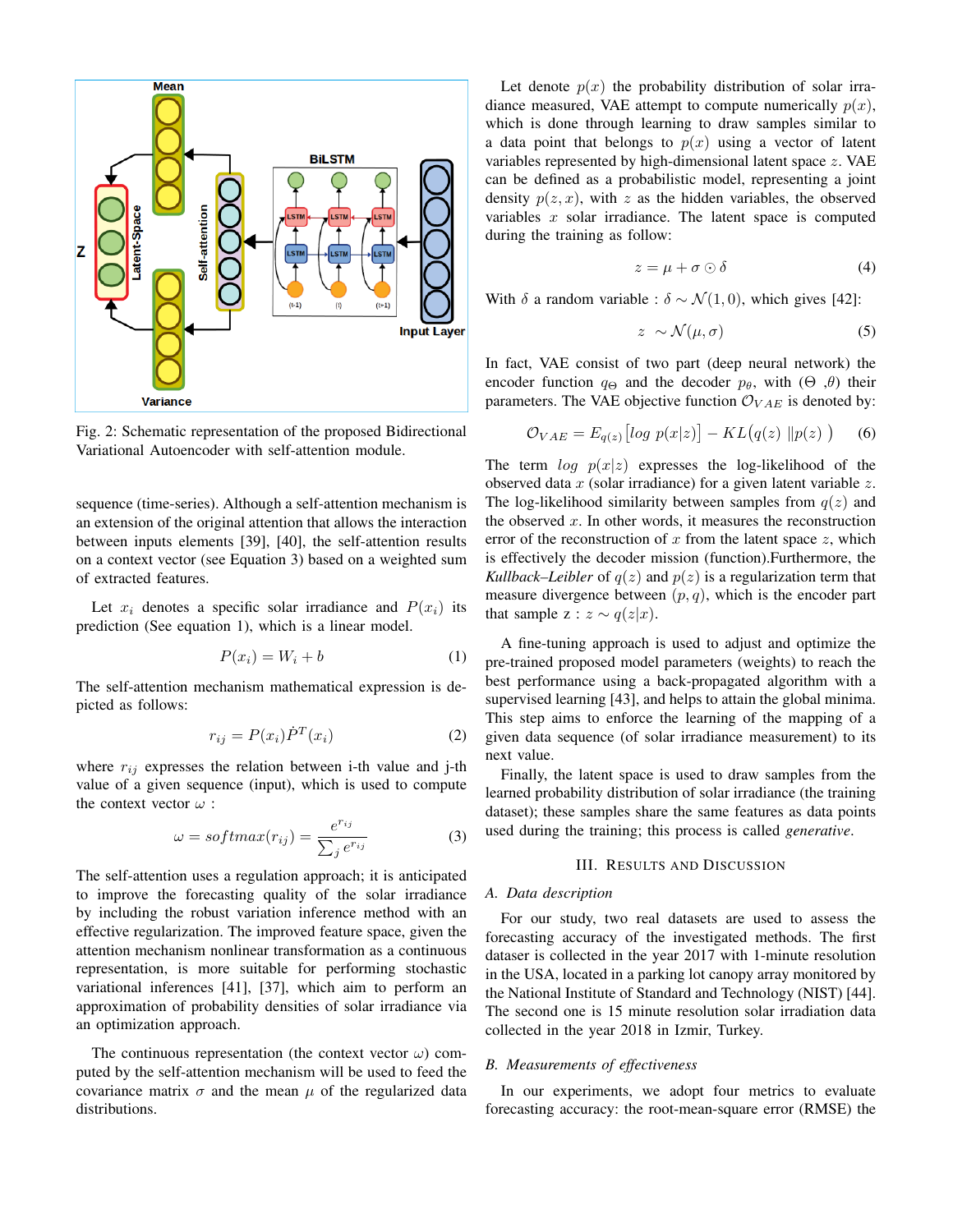mean absolute error (MAE), the coefficient of determination  $(R<sup>2</sup>)$ , and the explained variance (EV).

$$
R^{2} = \frac{\sum_{i=1}^{n} [(y_{i}, -\bar{y}) \cdot (\hat{y}_{i} - \bar{y})]^{2}}{\sqrt{\sum_{i=1}^{n} (y_{i} - \bar{y})^{2}} \cdot \sqrt{\sum_{i=1}^{n} (\hat{y}_{i} - \bar{y})^{2}}},
$$
(7)

$$
RMSE = \sqrt{\frac{1}{n} \sum_{t=1}^{n} (y_t - \hat{y}_t)^2},
$$
\n(8)

$$
MAE = \frac{\sum_{t=1}^{n} |y_t - \hat{y}_t|}{n},\tag{9}
$$

$$
EV = 1 - \frac{\text{Var}(\hat{\mathbf{y}} - \mathbf{y})}{\text{Var}(\mathbf{y})},\tag{10}
$$

$$
MDAE(y, \hat{y}) = \text{median}(y - \hat{y}).\tag{11}
$$

where here y are the actual solar irradiance values,  $\hat{y}$  are the corresponding forecasted values.

#### *C. Forecasting solar irradiance*

In this section, we verify the performance of the proposed BiVAE-A forecasting model using solar irradiance measurements collected from the USE and Turkey. In addition, we compare the performance of the BiVAE-A approach against four well-known recurrent neural networks, namely RNN, GRU, LSTM, and BiLSTM. We assess the forecasting quality using five performance metrics: RMSE, MAE, R2, EV, and MAPE. After constructing the deep learning models using training data, we use them to forecast the future trend of solar irradiation. Forecasting results of the five considered models based on testing solar irradiance from *Turkey* and *Canopy* are shown in Figures 3 and 4, respectively. The results of the five models in Figures 3 and 4 show that forecasted irradiance is closest to the true measurement, which demonstrates their effectiveness and accuracy.



Fig. 3: solar irradiance Forecasting results of all models using Turkey Solar Irradiance

To quantitatively evaluate the performance of the proposed approach, forecasting results are evaluated using evaluation measures, namely RMSE, MAE, R2, and EV. Table I summarized the forecasting results based on Turkey data. It can be seen that the BiVAE-A scored the best R2 and EV, meaning that the presented method has caught more than 99.68% of the solar irradiance trending variation. Moreover, BiVAE-A has



Fig. 4: solar irradiance Forecasting results of all models using Canopy Solar Irradiance

recorded the lowest modeling error *RMSE=11.50* ,*MAE=4.93*, while the other considered models recorded RMSE values between [13.92, 17.62] and *MAE* between with interval [7, 11.42], which demonstrates the effectiveness of the proposed approach. Thus, the BiVAE-A dominates the other model (RNN, GRU, LSTM, and BiLSTM) by achieving the best forecasting performance (Table I). This could be attributed to the high capability of the BiVAE-A in modeling nonlinear dynamics and capturing time-dependent in solar irradiance time series data.

TABLE I: solar irradiance forecasting results based on Turkey irradiance test data.

| MODEL          | <b>RMSE</b> | MAE.    | R <sub>2</sub> | EV      |
|----------------|-------------|---------|----------------|---------|
| <b>RNN</b>     | 15.287      | 7.362   | 0.994          | 0.994   |
| GRU            | 13.928      | 7.085   | 0.995          | 0.996   |
| <b>LSTM</b>    | 16.727      | 8.372   | 0.993          | 0.993   |
| <b>BiLSTM</b>  | 17.62       | 11.421  | 0.993          | 0.994   |
| <b>BiVAE-A</b> | 11.50383    | 4.93814 | 0.99683        | 0.99684 |

Similarly, statistical indicators based on *Canopy* testing data by models are listed in Table II. Results testify the superior forecasting performance of the proposed BiVAE-A model. We can observe that the proposed approach also outperforms in this series the other considered models by scoring the lowest mean error : ( RMSE=8.3, MAE=4.0) and the highest fitting means  $(R2=99.55\%)$  compared to the other models that recorded RMSE between [12.8, 16.7] and MAE in [5.9,7.5].

TABLE II: solar irradiance forecasting results based on Canopy solar irradiance test data.

| Model         | <b>RMSE</b> | MAE     | R2      | EV      |
|---------------|-------------|---------|---------|---------|
| <b>RNN</b>    | 16.71       | 7.572   | 0.982   | 0.985   |
| GRU           | 14 449      | 6.54    | 0.986   | 0.988   |
| <b>LSTM</b>   | 12.807      | 5.95    | 0.989   | 0.99    |
| <b>BiLSTM</b> | 15.212      | 6.658   | 0.985   | 0.987   |
| BiVAE-A       | 8.30208     | 4.07737 | 0.99551 | 0.99569 |

Figure 5 displays MAPE metric computed using the ob-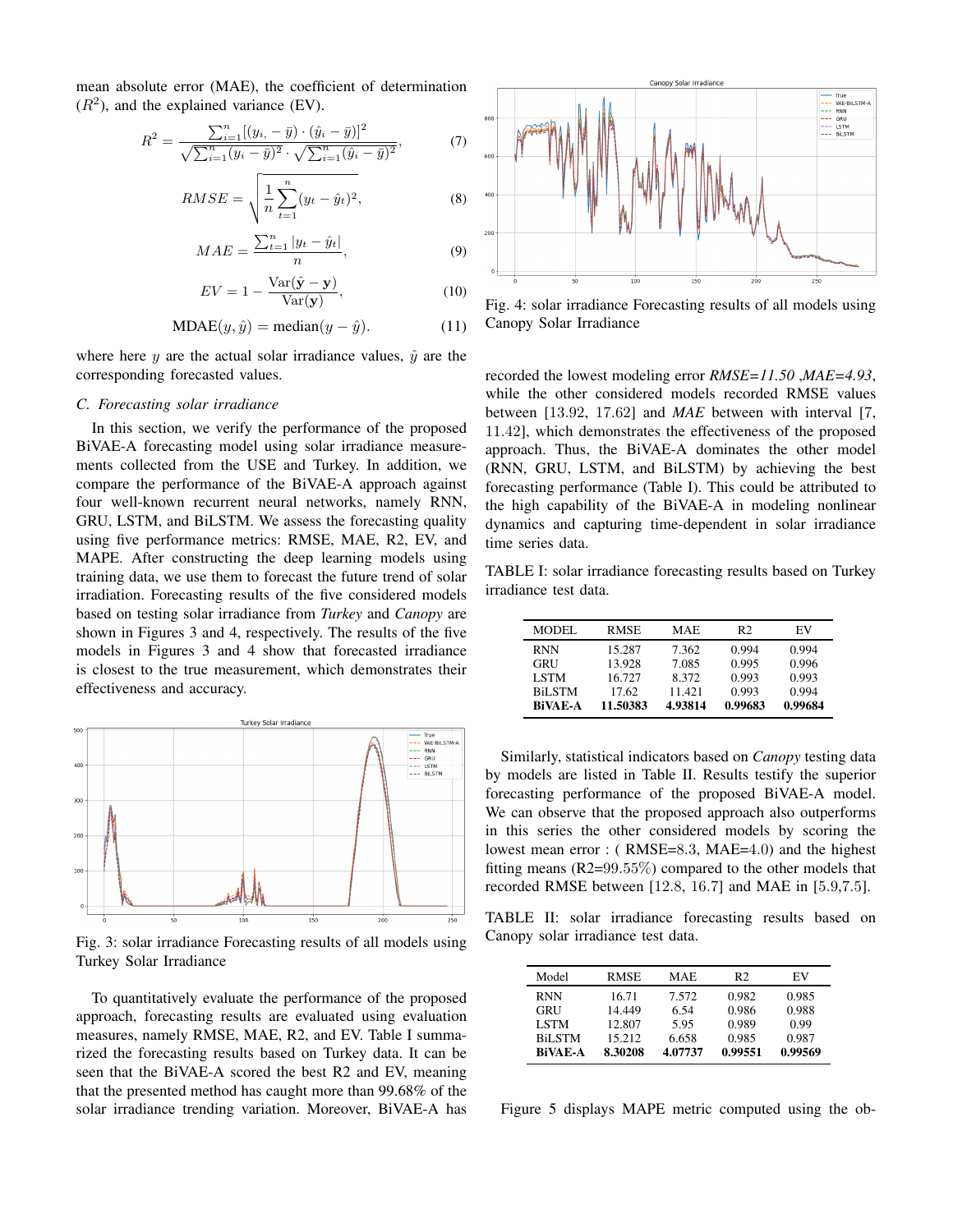tained results based on *Turkey* and *Canopy* datasets. Effectively we can see that the proposed approach is recording the lowest percentage error of forecasting on both datasets. Note here that GRU and LSTM a performing better than the rest of the considered models on both datasets.



Fig. 5: solar irradiance Forecasting MAPE (%) measured for all models based on Canopy and Turkey solar irradiance

A scatter plot are used to show the forecasting accuracy of the proposed model based on Turkey and Canopy data (Figures 6). A good forecasting result means that the points cloud are forming a dense diagonal. In other words, the forecasted values coincide (fit) with real measured solar irradiance magnitude. From Figures 6, we can observe that the forecasted observation from the proposed BiVAE-A approach is forming quite a visible diagonal on Canopy and Turkey data, showing the good performance of the hybrid model again.

Overall, The obtained results demonstrate clearly that the proposed approach outperforms all the considered models; this may owe to bidirectional data processing integrated with the robust variational inference and the effectiveness of the self-attention mechanism in the learning of solar irradiance trending.

### IV. CONCLUSION

In this paper, we introduce an effective hybrid model, called BiVAE-A, for solar irradiance forecasting. The proposed approach exploits the high ability of time-dependencies modeling of the BiLSTM combined with the self-attention mechanism to improve the quality of extracted features in the traditional VAE. The BiLSTM followed by the self-attention mechanism are integrated into the encoder part of the VAE model. The performance of the proposed hybrid model is assessed using two datasets collected from the USA and Turkey. Five metrics of effectiveness are adopted to check the forecasting accuracy of the investigated deep learning models:  $R^2$ , RMSE, MAE, EV, and MAPE. Results demonstrated that the proposed BiVAE-A model provides the best forecasting quality of solar irradiance than other deep learning models, namely RNN, GRU, LSTM, and BiLSTM. Of course, this study demonstrated the promising performances of deep learning models in forecasting solar irradiance time series without exogenous information.



Fig. 6: Solar irradiance forecasting of BiVAE-A based on Turkey and Canopy datasets.

#### **REFERENCES**

- [1] A. Dairi, F. Harrou, Y. Sun, and S. Khadraoui, "Short-term forecasting of photovoltaic solar power production using variational auto-encoder driven deep learning approach," *Applied Sciences*, vol. 10, no. 23, p. 8400, 2020.
- [2] J. Lee, W. Wang, F. Harrou, and Y. Sun, "Reliable solar irradiance prediction using ensemble learning-based models: A comparative study," *Energy Conversion and Management*, vol. 208, p. 112582, 2020.
- [3] Y. Feng, W. Hao, H. Li, N. Cui, D. Gong, and L. Gao, "Machine learning models to quantify and map daily global solar radiation and photovoltaic power," *Renewable and Sustainable Energy Reviews*, vol. 118, p. 109393, 2020.
- [4] Y. El Mghouchi, E. Chham, M. Krikiz, T. Ajzoul, and A. El Bouardi, "On the prediction of the daily global solar radiation intensity on southfacing plane surfaces inclined at varying angles," *Energy conversion and management*, vol. 120, pp. 397–411, 2016.
- [5] H.-T. Yang, C.-M. Huang, Y.-C. Huang, and Y.-S. Pai, "A weather-based hybrid method for 1-day ahead hourly forecasting of pv power output," *IEEE transactions on sustainable energy*, vol. 5, no. 3, pp. 917–926, 2014.
- [6] D. Yang, C. Gu, Z. Dong, P. Jirutitijaroen, N. Chen, and W. M. Walsh, "Solar irradiance forecasting using spatial-temporal covariance structures and time-forward kriging," *Renewable Energy*, vol. 60, pp. 235–245, 2013.
- [7] Z. Dong, D. Yang, T. Reindl, and W. M. Walsh, "Short-term solar irradiance forecasting using exponential smoothing state space model," *Energy*, vol. 55, pp. 1104–1113, 2013.
- [8] M. H. Alsharif, M. K. Younes, and J. Kim, "Time series ARIMA model for prediction of daily and monthly average global solar radiation: The